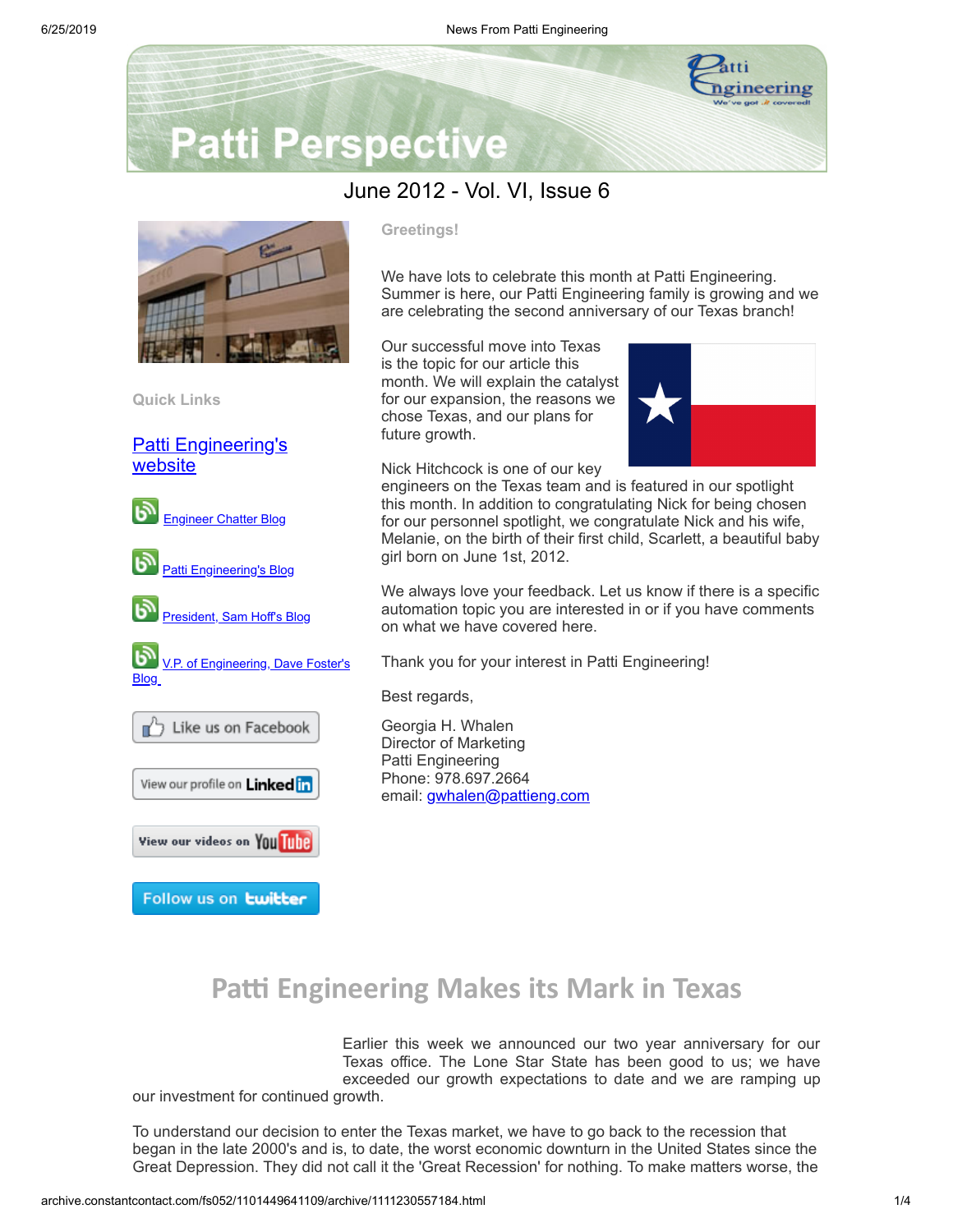6/25/2019 News From Patti Engineering



Michigan area was hit especially hard. With GM and the auto industry at the brink of disaster, the joke we often heard was, 'last one out of Michigan, turn out the lights.'

To add insult to injury, we had the financial crisis and the banking clamp down. While many big businesses like insurance companies and big banks were handed bail outs, many of the mid-size and small businesses were brought to their knees by the very banks that caused the financial meltdown. We all saw the demise of many local businesses and big layoffs from the huge corporations to the corner store. Patti Engineering was not immune to the suffering.

We all have our favorite words of wisdom that help motivate and inspire us to push forward in business, especially in times of difficulty. In our case, a quote from Lee Iacocca comes to mind:

> "In the end, all business operations can be reduced to three words: **people, product and profits.** Unless you've got a good team, you can't do much with the other two." -*Lee Iacocca*

One thing Sam Hoff, president of Patti Engineering, knew for sure was that he had a great team. This certainly played a huge role in the company's ability to survive and thrive. Sam had faith in his engineering team and he knew the Michigan economy would come back eventually, but Sam and the management team sought ways to diversify and grow to ensure Patti Engineering's long term success.

After a year of research, Sam and his team determined that the energy and industrial rich state of Texas was a good fit for our engineers' skill set and a great opportunity to meet our diversification goals. With some of our most talented engineers willing to relocate to Texas, Sam and his team knew we had a great shot at making this work!

In a market with a strong presence of existing control system integrators, some had doubts our Auburn Hills, Michigan based company would be successful in carving our own niche. Austin/San Antonio Siemens Senior Account Manager, Rich Jacobson, was among the skeptical.

"I just did not see the need for another integrator in our market, but their engineers came in and wowed us with their technical knowledge and capabilities with Siemens automation products," commented Jacobson. "The difference was night and day. Patti Engineering is the best Siemens Automation Solution Partner that I have ever had the pleasure to work with. They quickly became our top go to resource."

Steve Palmgren, Patti Engineering senior electrical engineer and branch manager, is leading Texas expansion efforts. Steve's experience as the lead engineer on many of Patti Engineering's major projects for the past ten years has proved invaluable. We have been adding to our Texas engineering staff and we will soon be hiring a local business development manager.

"Celebrating our 2nd year anniversary is a great honor. I attribute our ability to successfully enter into the Texas market with strong growth results to our most valuable assets: our talented and dedicated engineers, whose performance has quickly established Patti Engineering as a trusted and valuable resource to our new clients," said Hoff. "In addition, we want to thank all of our business partners and new clients for helping us achieve this milestone."



Steve Palmgren

Sam's hunch about the potential for growth in Texas turned out to be correct. On May 1, 2012 a Forbes article entitled 'The Best Cities for

Jobs' by Joel Kotkin and Michael Shires [confirmed](http://www.forbes.com/sites/joelkotkin/2012/05/01/the-best-cities-for-jobs-2/?utm_source=Update+of+Patti+Perspective+6_2012&utm_campaign=June+Newsletter&utm_medium=archive) Texas cities are out-performing most; below is an excerpt from the article:

*Energy-rich Texas cities dominate our list - the state has added some 200,000 generally highpaying oil and gas jobs over the past decade - but Texas is also leading in industrial job growth, technology and services. In first place in our ranking of the 65 largest metropolitan*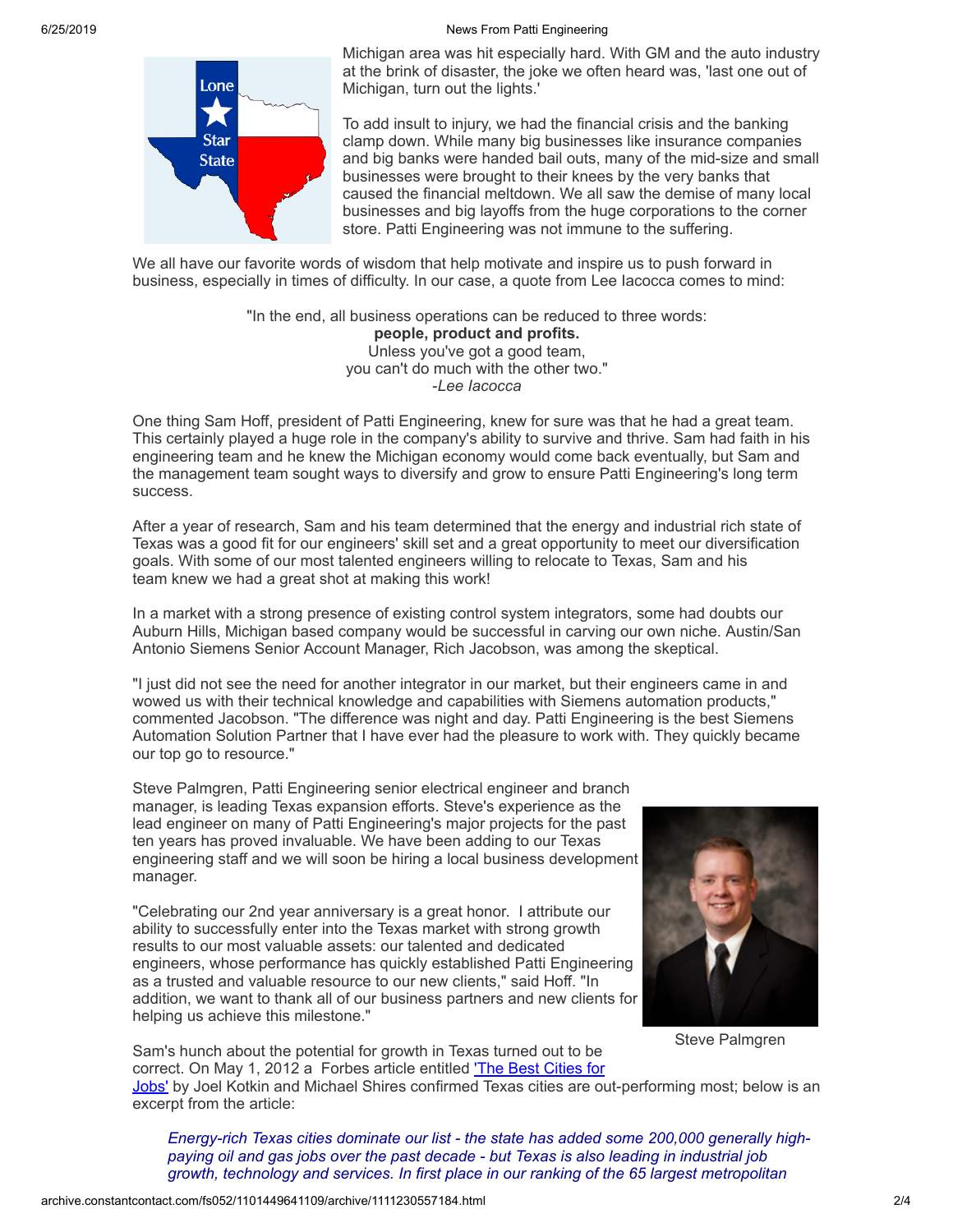.

*areas is Austin, which has logged strong growth in manufacturing, technology-related employment and business services. Houston places second, Fort Worth fourth, and Dallas-Plano-Irving sixth.*

We are counting our blessings here at Patti Engineering. Texas has been good to us and we look forward to what the future holds!







### **Patti Personnel - Nick Hitchcock**



Nick, Melanie and Scarlett

This month our spotlight is on Nick Hitchcock. Nick's dedication and talent as an engineer has contributed greatly to our success in Texas. Nick joined Patti Engineering in 2008 and has been involved in many of our major projects. Most of those projects involved Siemens controlled equipment in automotive environments, including powertrain projects for diesel engine assembly lines and robotic gantry projects for machining processes.

In addition to the automotive projects, Nick has added to his depth of expertise with diverse projects including: a plasma furnace project for a chemical company and varied projects at a concrete facility, a cement facility, and a forge. He has even serviced the controls on a roller coaster!

"We have been very pleased with Nick's technical capabilities and expertise; he has been an instrumental team member for our Texas office," said Sam Hoff, president of Patti Engineering. "We have received accolades from our partners and clients regarding Nick's performance, helping to establish a great reputation for Patti Engineering in Texas."

Nick earned his Electrical Engineering degree from the University of Michigan, Dearborn, and he has continued to further his engineering credentials. In June 2011 Nick became certified on Simatic S7 PLCs, Simatic HMIs, and Industrial Networking through the Siemens Solution Partner Program. In October 2011 Nick passed the FE exam and he has plans to take the PE exam in April 2013.

Originally from Plymouth, Michigan, Nick and his wife Melanie relocated to Austin, Texas in July of 2010 to help grow the Texas office. Just this month, on June 1st, Nick and Melanie added to their family with the birth of their beautiful baby girl, Scarlett.